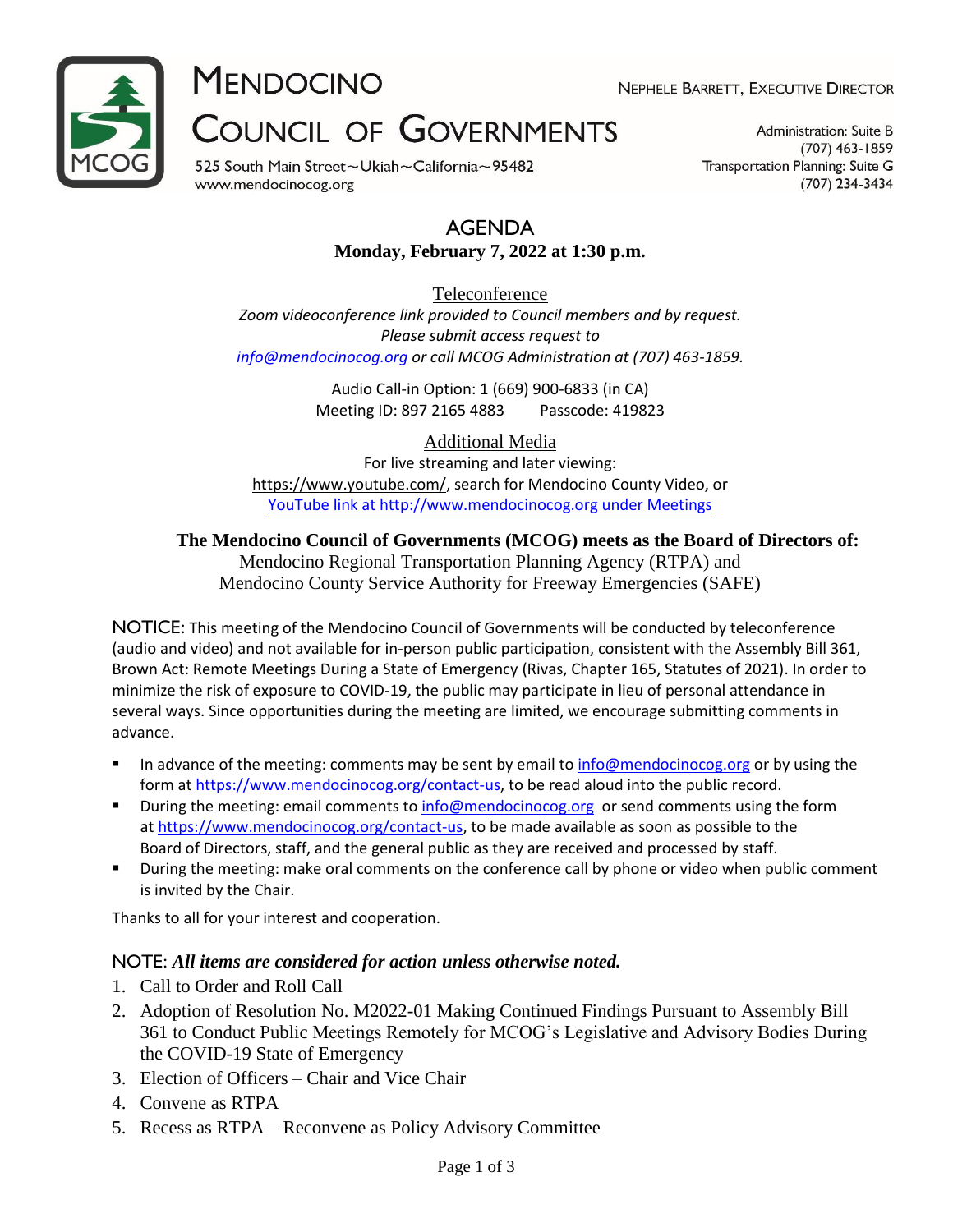MCOG Board of Directors Agenda February 7, 2022, Page 2 of 3

# CONSENT CALENDAR

The following items are considered for approval in accordance with Administrative Staff, Committee, and/or Directors' recommendations and will be enacted by a single motion. Items may be removed from the Consent Calendar for separate consideration, upon request by a Director or citizen.

- 6. Approval of December 6, 2021 Minutes
- 7. Appointments to Social Services Transportation Advisory Council (SSTAC)

# PUBLIC EXPRESSION – *Please refer to notice at top of this Agenda.*

8. Participation is welcome in Council meetings. Comments will be limited to three minutes per person and not more than ten minutes per subject, so that everyone can be heard. "Public Expression" time is limited to matters under the Council's jurisdiction that may not have been considered by the Council previously and are not on the agenda. No action will be taken. Members of the public may comment also during specific agenda items when recognized by the Chair.

# REGULAR CALENDAR

*Attachments posted at* Board of Directors - [Mendocino Council of Governments \(mendocinocog.org\)](https://www.mendocinocog.org/board-of-directors)

9. Technical Advisory Committee (TAC) Recommendations of November 17, 2021 *– continued from December 6, 2021*:

**Public Hearing at 1:30 p.m. or as soon thereafter as possible:** Consideration and Finding of Negative Declaration of Environmental Impact, followed by Possible Adoption of Resolution M2022-\_\_\_\* Approving the 2022 Mendocino County Regional Transportation Plan (RTP) & Active Transportation Plan (ATP)

- 10. **Public Hearing:** Unmet Transit Needs for Fiscal Year 2021/22 Including Social Services Transportation Advisory Council (SSTAC) Recommendations of January 12, 2022
- 11. Technical Advisory Committee (TAC) Recommendations of January 19, 2022: Approval of Resolution #M2022-\_\_\_\* Adopting First Amendment to 2022 Regional Transportation Improvement Program (RTIP)
- 12. Regional Energy Network Ad Hoc Committee Recommendations of January 21, 2022:
	- a. Presentation by Redwood Coast Energy Authority *Information*
	- b. Approval of Memorandum of Understanding to Participate in RuralREN Program *Action*
- 13. Annual Appointments to Standing Committees
	- a. Executive Committee
	- b. Transit Productivity Committee
	- c. California Association of Councils of Governments (CALCOG)

#### RATIFY ACTION

14. Recess as Policy Advisory Committee – Reconvene as RTPA – Ratify Action of Policy Advisory **Committee** 

# REPORTS

- 15. Reports Information *No Action*
	- a. Caltrans District 1 Projects Update and Information
	- b. Mendocino Transit Authority
	- c. North Coast Railroad Authority
	- d. MCOG Staff Summary of Meetings
	- e. MCOG Administration Staff
		- i. Status of Covelo SR 162 Corridor Multi-Purpose Trail Project *verbal report*